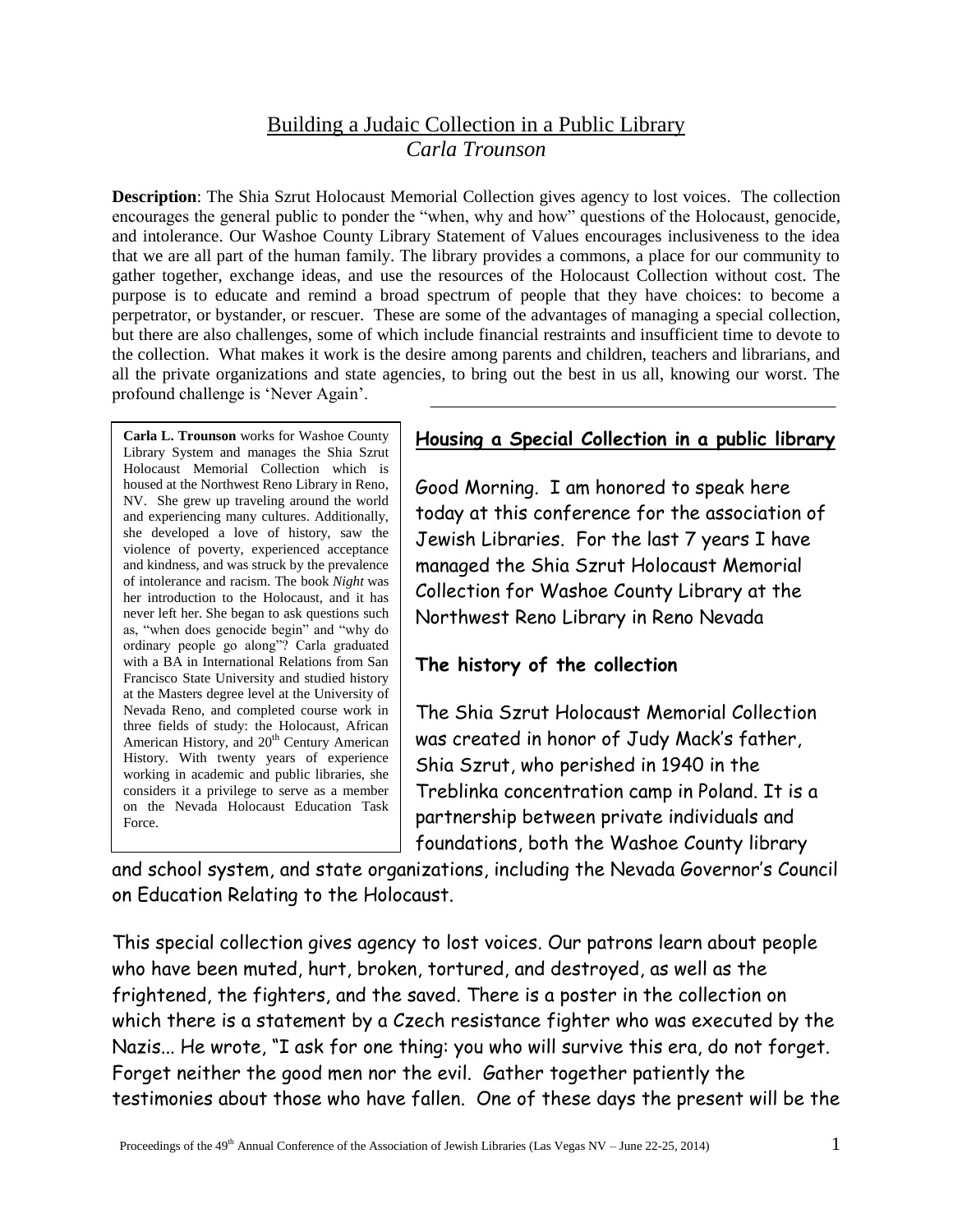past, and people will speak of "the great epoch" and the nameless heroes who shaped history. I should like it to be known that there were no nameless heroes, that these were men, men who had names, faces, desires, and hopes, and that therefore the suffering of even the least among them is no smaller than the suffering of the foremost whose names endures in memory. I wish that they may always remain close to you, like acquaintances, like kinsmen, like yourselves."

## **The Purpose**

The Washoe County Library is a public library. It provides a place for our community to gather together, exchange ideas, and use the free resources of the Holocaust Collection. We are a *commons* ....where the public can browse materials to promote their greater awareness of the Holocaust and related subjects.

Our Library Statement of Values encourages inclusiveness, the idea that we are all part of the human family.

The Holocaust collection embodies inclusiveness. The purpose is to educate people about the Shoah, to teach respect for human dignity, as well as to value cultural and ethnic differences. To remind a broad spectrum of people they have choices, and by exploring our materials they can become cognizant of their own agency: to be a bystander, rescuer, or become a perpetrator.

# **The Collection in a public library**

Each branch of our library system houses materials on a vast number of subjects, and most materials in the Washoe County Library System float from branch to branch.

- Housing the non-floating Shia Szrut Holocaust Collection in one branch, at the Northwest Reno Library, maintains the materials permanently together, and gives patrons the opportunity to learn about various genocides and related topics.
- Housing the collection in a public library guarantees the public greater access than would occur if it were housed, for example, at a university. Location is also an advantage because there is a high school next door, and many elementary and middle schools are only few miles from the Northwest Reno Library.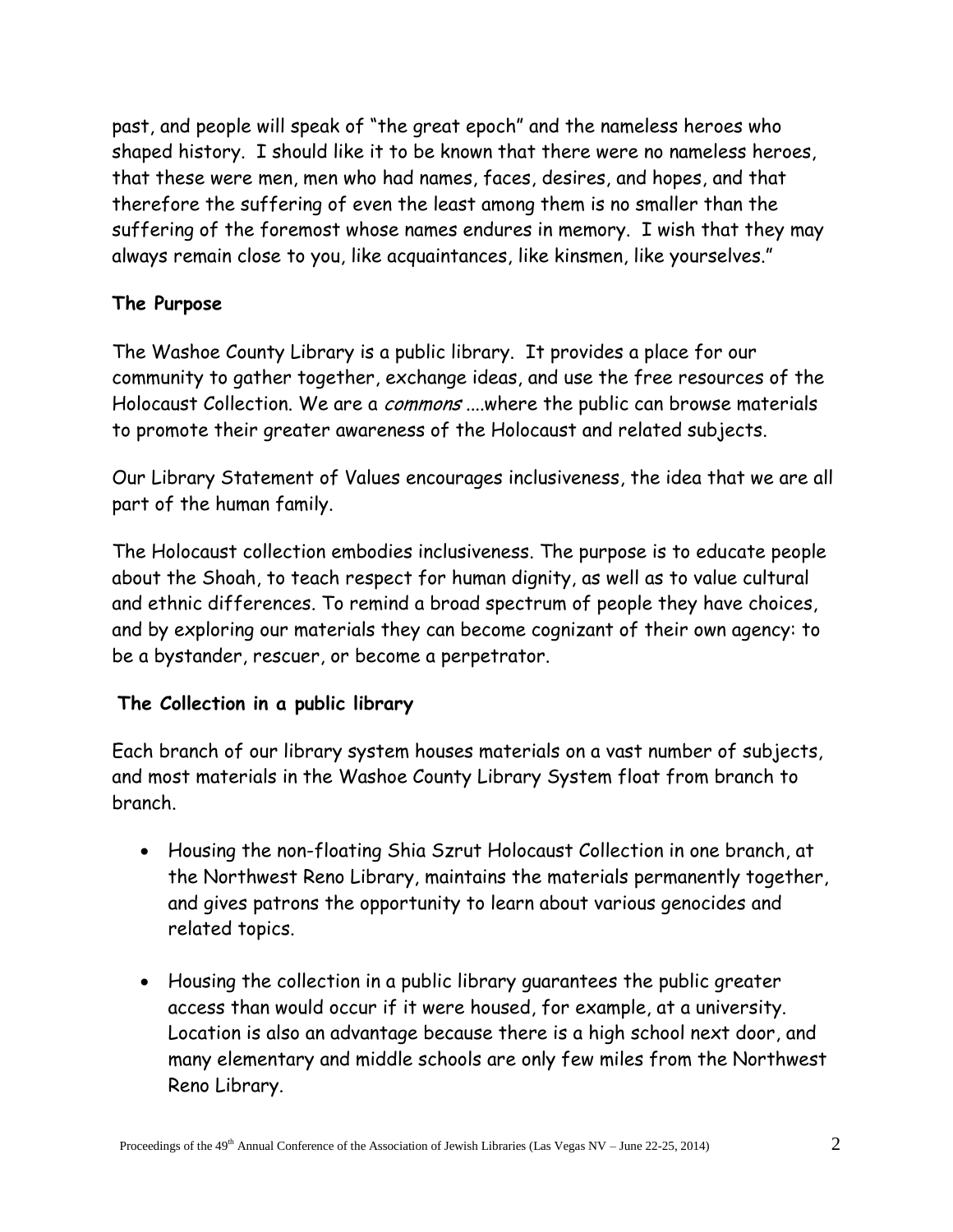The Holocaust collection includes all the classifications found in the general collection. Classifications include: children's picture books, children's fiction/non-fiction, audio books, reference books, feature films and documentaries, class sets, adult/young adult fiction and non-fiction, biographies, and posters and maps.

The collection encourages the general public to ponder the "who, when, why and how" questions of the Holocaust, genocide, and intolerance.

- Parents and children come to the library to use the Holocaust collection to find materials for school reports.
- We have parents and teachers who come in to find books on problems like bullying.
- Teachers frequently make use of the class sets including Night and The Diary of Anne Frank
- All patrons utilize our posters as these photos are a powerful visual aid for teaching the Holocaust. We also have a giant map that pinpoints the location of thousands of camps throughout Europe.

The goals of the founders of this collection and United Nations Declaration of Human Rights inform selections and the management of subjects. The collection has materials not only on the Holocaust, but also includes resources on many past genocides and current atrocities.

Some of the subjects include: The Holocaust, hatred, bullying/bullies, genocide/atrocities –Armenian, Cambodian, Bosnian, Rwandan, Darfur, The Diaspora, violence against women/mass rape,

intolerance/prejudices/discrimination/religious, propaganda, hate groups, perpetrators and deniers, rescue/rescuers, Nazi criminals and trials, Social Darwinism, Nazi medical experiments/torture, Holocaust art and poetry, resisters, concentration camps/German and Japanese, persecution-Roma, Jehovah Witness, Gays, Intellectuals, human rights, business- looting, trials and justice, and remembrance.

I had a student who came into the library seeking information on the Holocaust. He said he had to write a 3 page report on the Holocaust. I began by suggesting topics and I asked him if he wanted to write on teens or children, or perhaps children in hiding? He replied he wanted to write a report on the *entire* Holocaust.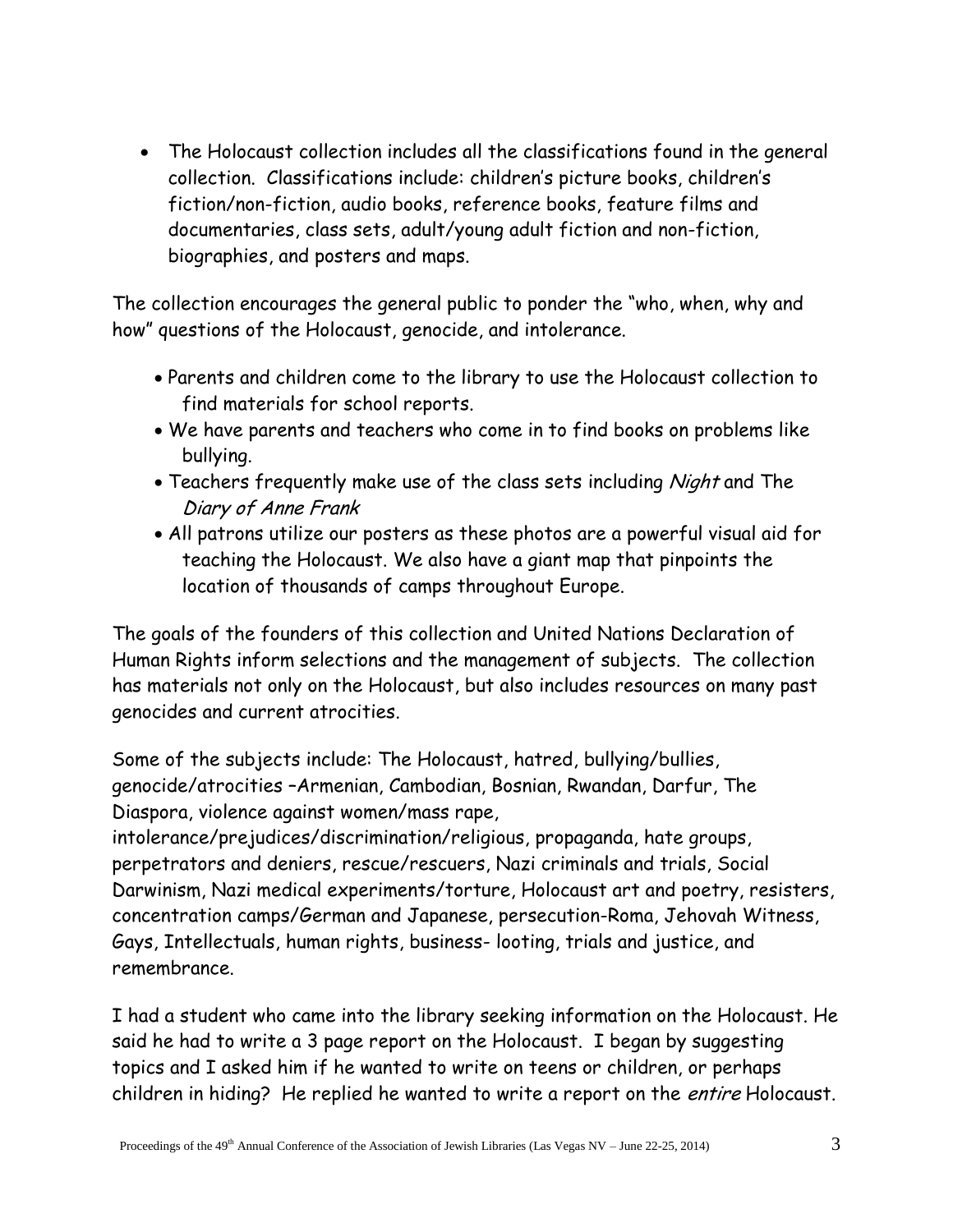I took him to the collection. He quickly realized the broad expanse of the Holocaust, and narrowed his topic. He spent the afternoon busily among a stack of books!

Programs and Displays: Throughout each year we have programs and displays featuring themes in genocide and intolerance, and we always have a display or

program on Holocaust Remembrance Day. We want to encourage reflection and thought on many topics and questions, such as, "when does genocide begin" and "why do ordinary people go along?" Some of our programs include children, remembering that over a million children died in the Holocaust. We have had a display featuring the haunting doll collection of Anna Brahms; and we have hosted many programs with survivors like Robert Clary who was featured on Hogan's Heroes and Ela Weissberger, who was one of 100 children out of 15,000 who survived Terezin. Mrs. Weissberger wrote the book The Cat with the Yellow Star. Another program featured survivor Dr. Julius Menn, who wrote the book Waves: a Memoir. We recently featured a program with the Kempler family. Joseph Kempler is a survivor, and his daughter-in-law April Kempler wrote his memoir The Altered I; A Holocaust Memoir.

### **Challenges**

In addition to the cited advantages of managing a special collection, there are also challenges, some of which include:

Financial: The Great Recession which began in 2008 has produced financial constraints for state and local governments. Over the past 5 years, there have been financial reductions to the entire library system which has, in turn, filtered down to all the branches of the Washoe County Library System (from reduced staff by way of attrition and fewer dollars for materials).

Insufficient Time: Library volunteers and technological innovations have been utilized in different ways to maximize efficiency for staff in serving the public. Despite all of that, the fact is, there is less time to devote to the specific collection development and programming needs for any special collection.

Awareness of sensitive materials: Because of the topic, we must be sensitive to people who lived through and are deeply affected by genocide. Also, we are a public library, so we have to be cognizant there are people of all ages viewing the